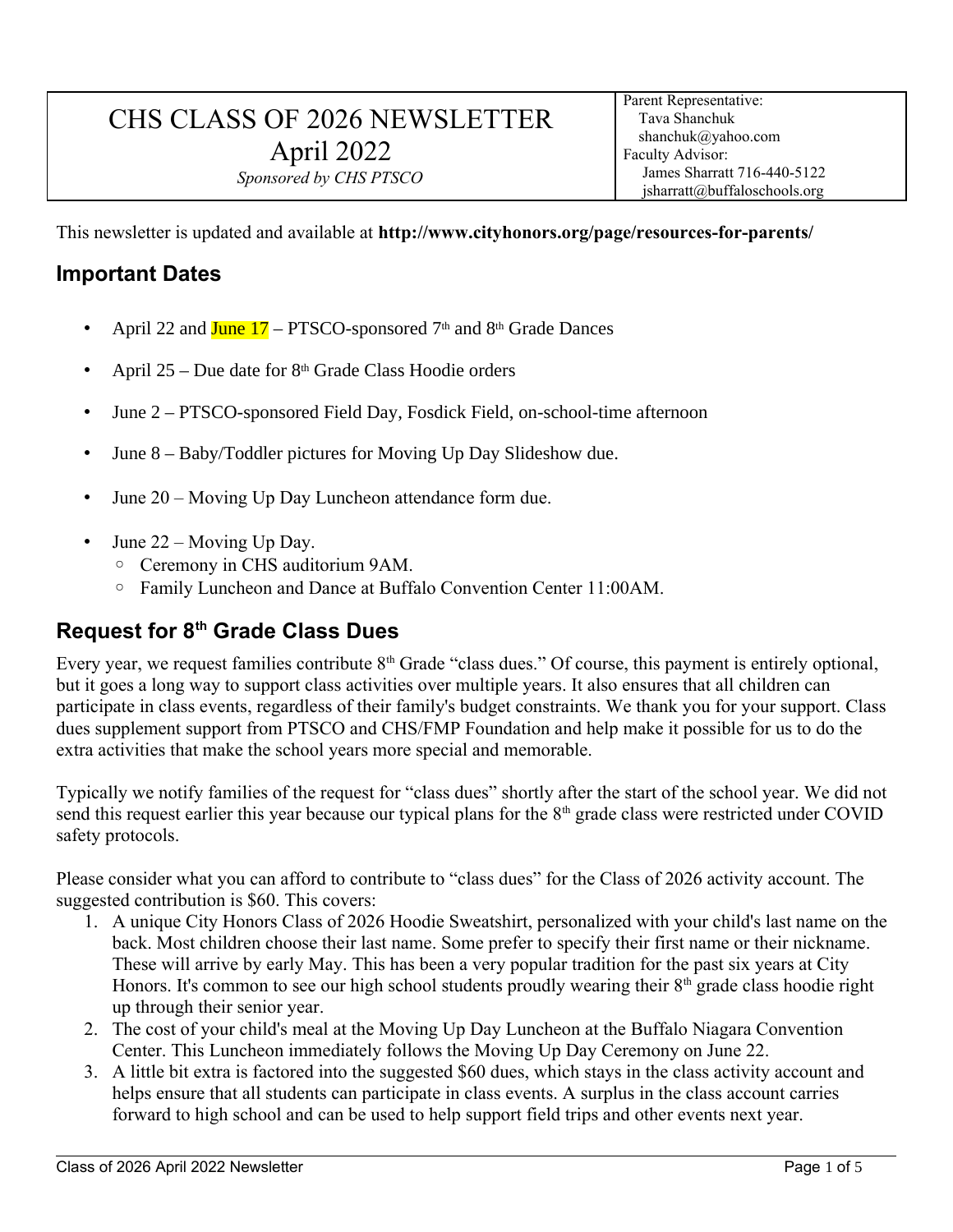## **PTSCO-sponsored Dance**

- American Legion: 533 Amherst St Buffalo NY 14207
- Grades 7 & 8 only \$10/person- Each student may invite 1 non-CHS guest. Tickets sold at the door.
- Signed Permission Slips required for each attendee. Permission slip is included in this packet.
- Parent volunteers needed to chaperone and bring snacks. Please contact Cristina Garcia-Glover at (716) 253-8693 or cgarcia4268@gmail.com.
- This is a PTSCO sponsored event, in no way is City Honors School FMP or Buffalo Public Schools responsible for this event. The CHS Middle School Code of Conduct and dress code will still be enforced at all times.

### **8 th Grade Hoodies**

- During the week of April 19, your child can specify their preference for personalization for their Class of 2026 Hoodie Sweatshirt.
- Hoodies will be heather grey, with a unique City Honors/Buffalo skyline design on the front, the class year on the back, and the name personalization on the back. Most children choose their last name. Some prefer to specify their first name or their nickname. Please speak with your child about their preference so they make a choice they will be happy with.
- Sizes are specified in adult sizes. Please make sure your child knows the best choice for themselves before they come to school the week of April 19<sup>th</sup>.
- Please consider sending in class dues as described on page 1 to help support this project in which all students are included.

### **Moving Up Day – Wednesday, June 22, 2022**

Ceremony

- Parents please be seated in the auditorium no later than 8:45am.
- The ceremony will begin at 9:00am and end no later than 10:30am.
- Send in baby/toddler picture by June 7, in jpg format, to  $\frac{\sin \theta}{\sin \theta}$  is  $\frac{\sin \theta}{\cos \theta}$ . The slideshow is always a highlight of the MUD ceremony.
- Is traditional for students to dress up for this event. Most families choose summer semi-formal attire. Please try to avoid sneakers, jeans or clothing with writing, as these tend to not show up well during the ceremony or in pictures.
- After the ceremony, virtually all students are signed out of school by parent permission and depart to the luncheon.

Post Ceremony Luncheon – Dance

- Buffalo Convention Center 11:30am to 2:30pm.
- Student class dues covers cost of the luncheon for the student.
- *Each non-student attendee must pay \$25 for their luncheon. Payable June 20th .*
- The luncheon is typically attended by approximately 420 students, parents, family members and teachers.
- The luncheon includes ample space for families to socialize, a DJ and photobooth.
- Please consider sending in class dues as described on page 1 to help ensure all students can attend the the luncheon/dance with their classmates.

We prefer payments to be made by check to "CHS Class of 2026" submitted to Mr. Sharratt during school time or mailed to him at City Honors School 186 E North St, Buffalo, NY 14204. Cash is also accepted. Receipts are recorded for all payments.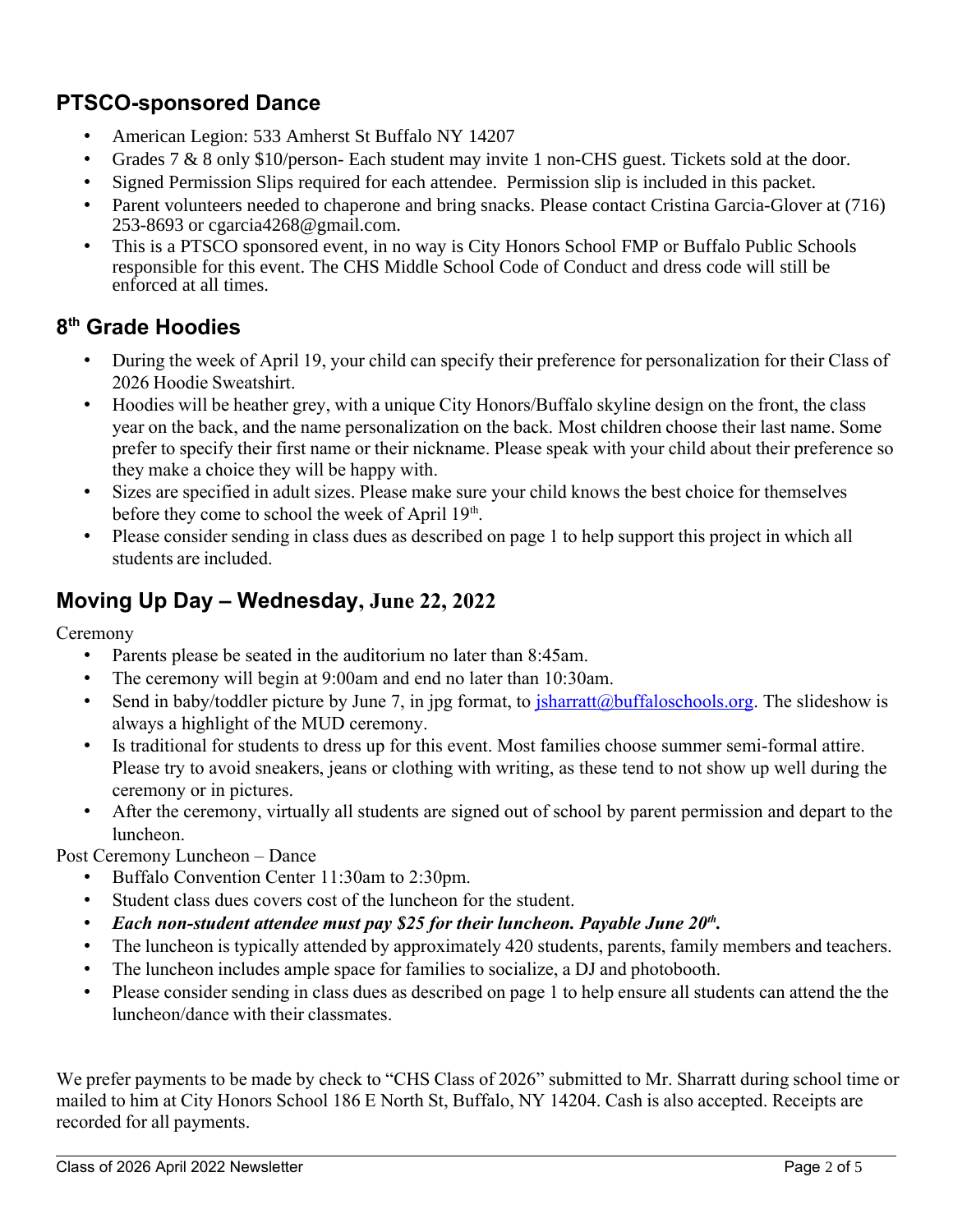# **Moving Up Day**

Please return this form to Mr. Sharratt no later than Monday, June  $20<sup>th</sup>$ 

Family members and family friends will attend the Ceremony in the CHS auditorium (free)

write # attending \_\_\_\_\_\_\_\_

My child will attend the Luncheon (a portion of class dues covers this cost)

circle: Yes No

Family members or family friends will attend the Luncheon (submit \$25 per person)

write  $\#$  attending

Student Name

Parent Name

Parent Phone Number

Luncheon payments may be made out to **CHS Class of 2026** and submitted to Mr. Sharratt during school time. Cash is also accepted. Receipts are issued for all payments.

The ceremony (CHS Auditorium) is free and open to the public. However, luncheon (Buffalo Convention Center) payment must be submitted by Monday June 20<sup>th</sup>.

Please indicate any dietary preferences or restrictions in the space below. This information will be forwarded to the food service manager.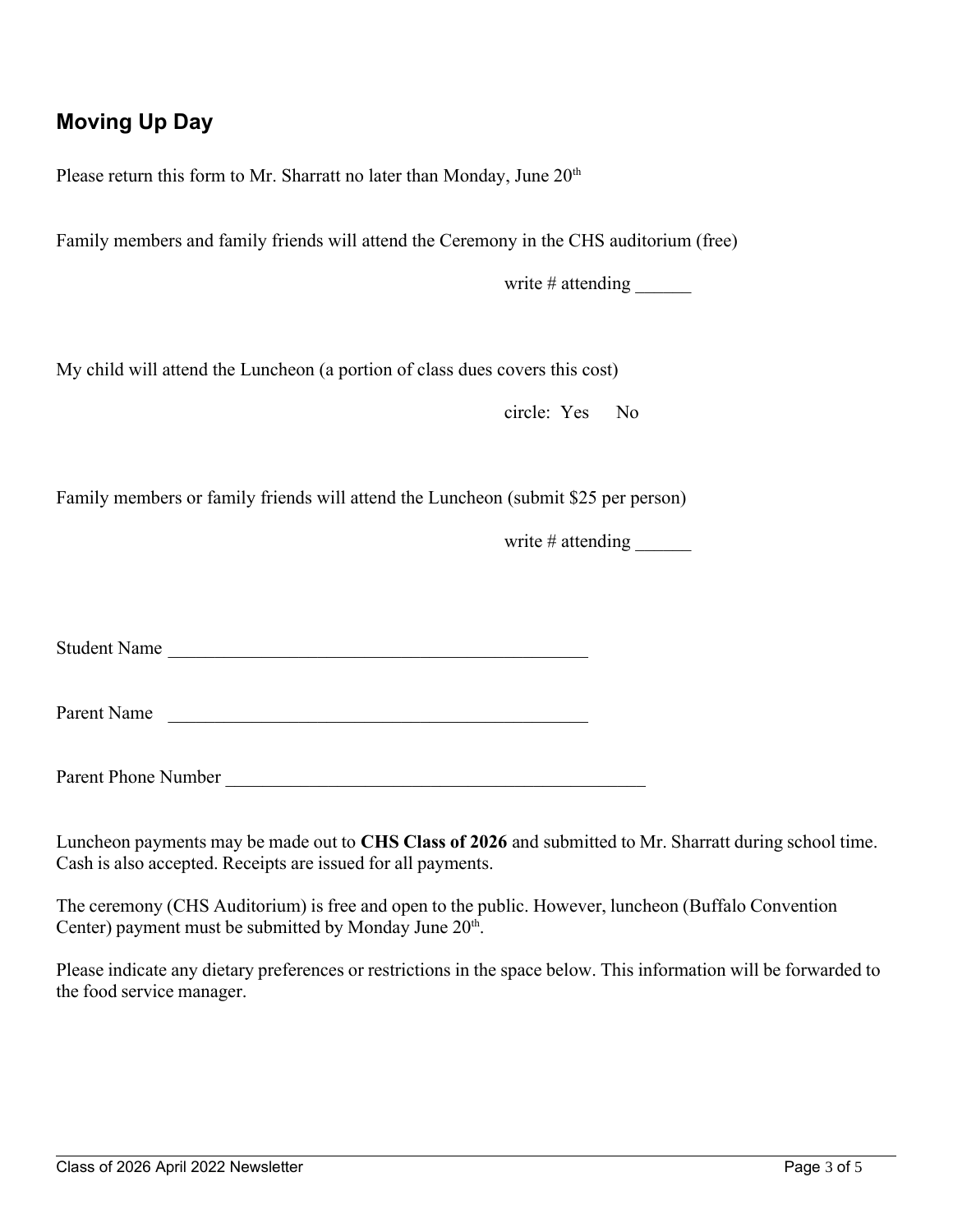|  |  |  |  | 8 <sup>th</sup> Grade Class Dues and Moving Up Day Luncheon - Payment Receipt Form |  |  |
|--|--|--|--|------------------------------------------------------------------------------------|--|--|
|  |  |  |  |                                                                                    |  |  |

Student Name:

Enclosed with payment (check any that apply):

\$60 class dues (a portion of class dues covers student Moving Up Day Luncheon price and Class of 2026 Hoodie Sweatshirt.)

\$60 class dues plus any additional donation to the Class of 2026 activities account. This would help "sponsor a student" for whom \$60 might be a stretch for their family's budget.

other amount \$ We have sent this information on short notice this year because of changing restrictions on class activities due to COVID. If you like'd to contribute class dues of less than \$60 at this time, your are perfectly welcome and we thank you. All children will participate fully in class events regardless of a families readiness to contribute class dues or activity costs.

\$25 per family member to attend the Moving Up Day Luncheon. You may add family members until June 20<sup>th</sup>.

Make checks payable to "CHS Class of 2026" Submit to Mr. Sharratt during school or mail to: City Honors School - 8th Grade Class Advisor 186 E. North St. Buffalo, NY 14204

For any questions, or to confirm receipt of payment email jsharratt@buffaloschools.org